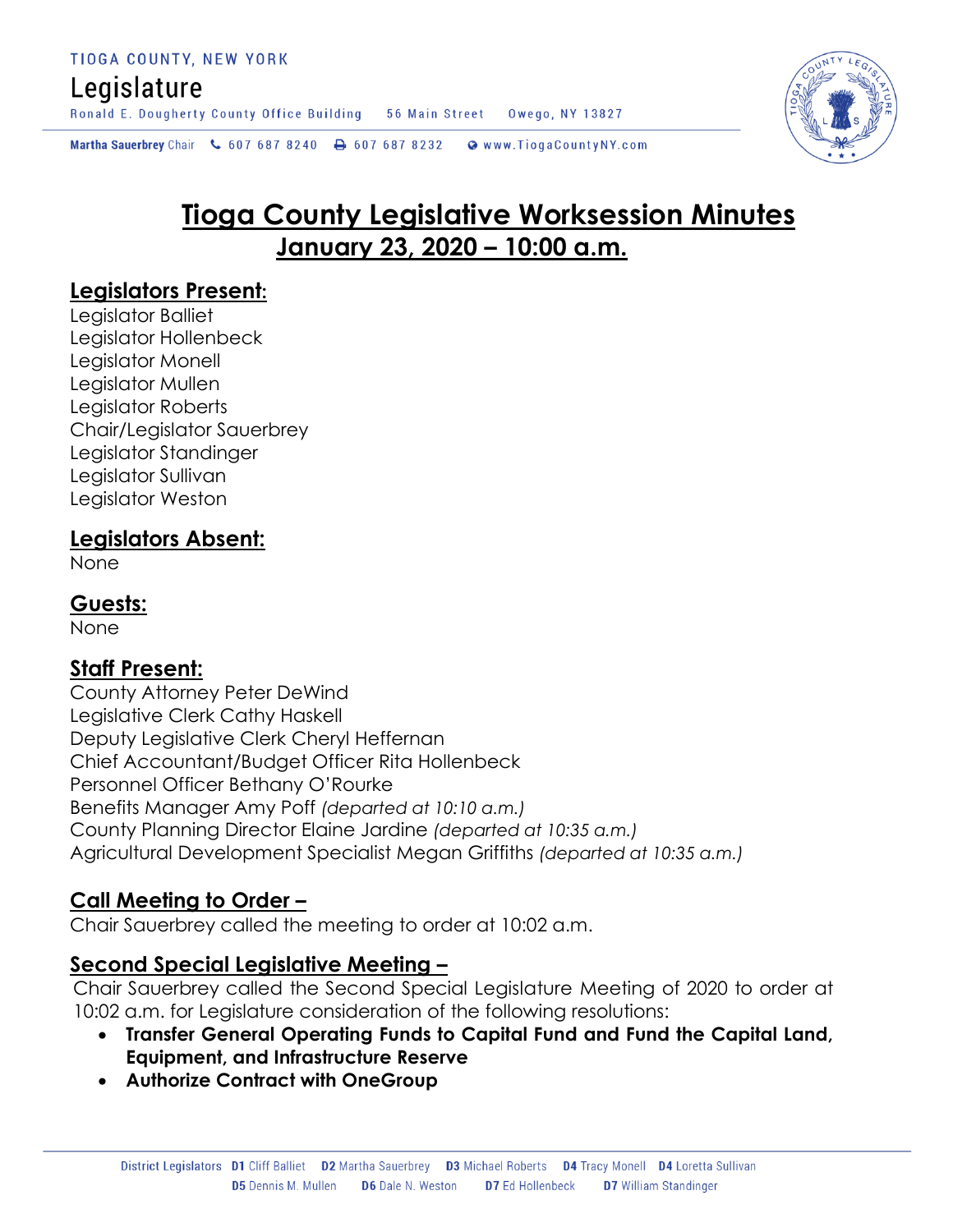### TIOGA COUNTY, NEW YORK Legislature Ronald E. Dougherty County Office Building 56 Main Street Owego, NY 13827 Martha Sauerbrey Chair & 607 687 8240 <a>B</a>607 687 8232 <a>B</a>Www.TiogaCountyNY.com



Special Meeting adjourned at 10:09 a.m. with regular worksession immediately following.

#### **Change in Positions – District Attorney's Office**

Due to unforeseen circumstances, Chair Sauerbrey tabled this agenda item for the February 6, 2020 worksession.

#### **2020 Census Presentation -**

Chair Sauerbrey welcomed County Planning Director, Elaine Jardine.

County Planning Director Jardine did a PowerPoint presentation on the decennial census and its significance to Tioga County. Ms. Jardine reported the decennial census counts everyone living and sleeping in the United States regardless of citizenship as of April 1, 2020. According to Cornell Population and Demographics Division statistics, Ms. Jardine reported Tioga County's population is expected to go under 50,000 in the 2020 Census, which brings the County back to pre-1980 population. In 2040, Ms. Jardine reported the expected population is pre-1965 population hence indicating the County's population continues to decrease.

Personnel Officer O'Rourke inquired if 50,000 population is a significant number to Tioga County. Ms. Jardine explained that it is a perceived threshold and going below a certain amount indicates population decline, which results in less State/Federal Aid.

 **Reapportionment of Political Power:** The main reason the government takes the census population count is for reapportionment. This year, Ms. Jardine reported if New York State has an undercount of just 62,000, the loss of two representatives is projected. Ms. Jardine reported the loss of one United States Congressman is already known. Ms. Jardine reported this has a trickle-down effect to the rest of the State Government including Assemblymen, Legislators, and voting districts.

Legislator Weston inquired as to whether the boundaries have to be within 10% of one another and Ms. Jardine concurred this is correct. Ms. Jardine reported she anticipates legislative district boundaries will change, which will also affect voting district changes, but will not change the number of Legislators.

Legislator Weston further inquired as to whether the Census Bureau uses the past ten years as the number for determining reapportionment or redistricting. Ms. Jardine reported they solely use the complete count for that given year.

**Dollar Power:** Ms. Jardine reported nationwide the Federal funding equates to approximately \$675 billion and approximately \$73 billion for New York State.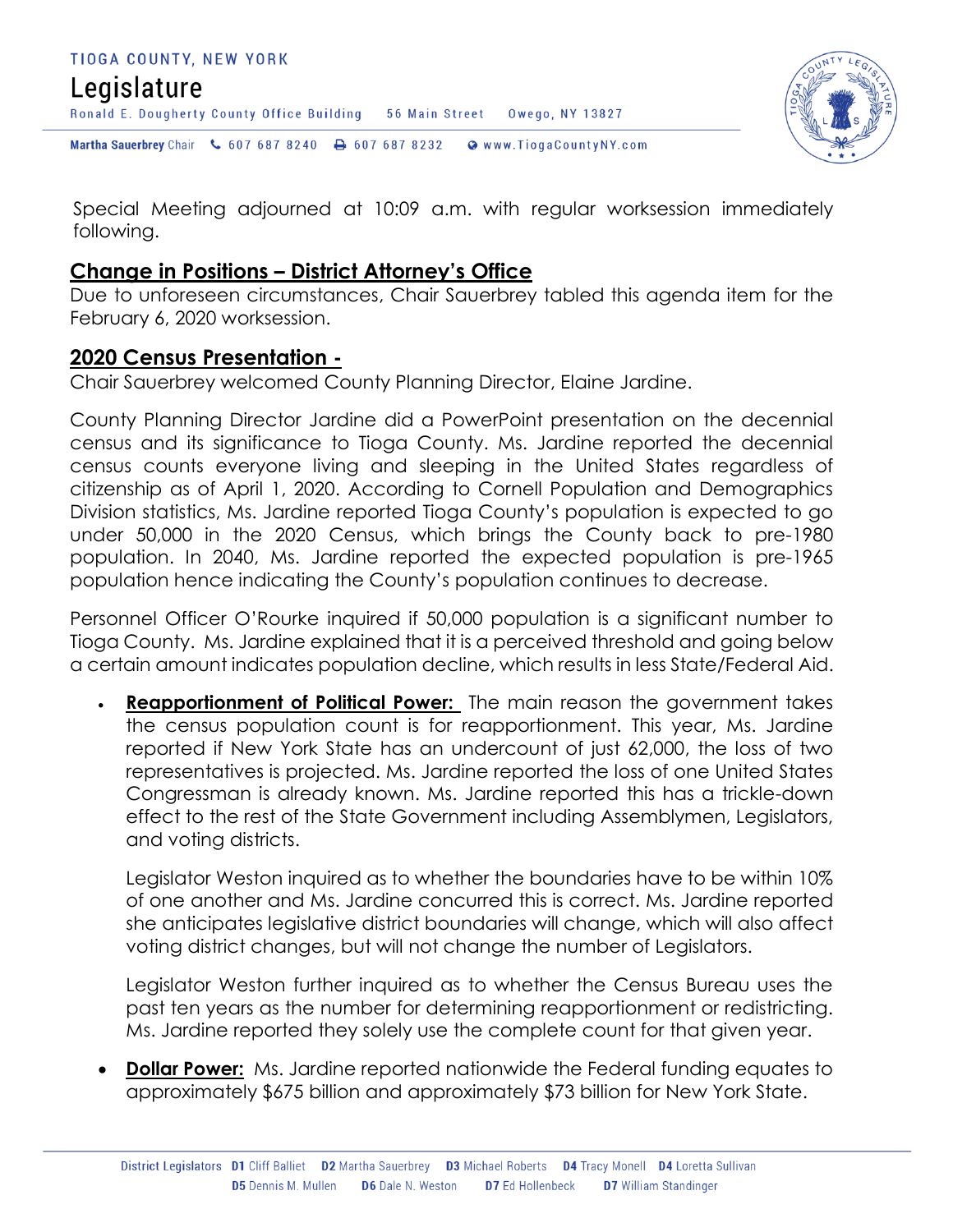| TIOGA COUNTY, NEW YORK                                                      |  |                       |                       |
|-----------------------------------------------------------------------------|--|-----------------------|-----------------------|
| Legislature                                                                 |  |                       |                       |
| Ronald E. Dougherty County Office Building                                  |  | <b>56 Main Street</b> | Owego, NY 13827       |
| <b>Martha Sauerbrey</b> Chair $\binom{6}{5076878240}$ <b>B</b> 607 687 8232 |  |                       | Www.TiogaCountyNY.com |



Ms. Jardine reported allocation of Federal funding impacts Tioga County at every level. For example, Ms. Jardine reported impacts would occur within NYS Social Services, which affects County Medicaid and Medicaid reimbursement, NYS DOT, and Binghamton Metropolitan Transportation Study (BMTS). Ms. Jardine reported BMTS is the County's regional planning organization that funnels the Federal transportation money to the County for maintenance and repair of highways and bridges. Other areas of Federal funding impacts include State Education Department, local school districts, Public Health, local emergency services, County and Municipal Disaster Recovery, and local libraries.

- **Private Power:** Ms. Jardine reported private businesses use marketing data fully based on census data to first screen areas of interest for location. Ms. Jardine reported private businesses seek vibrant communities with available housing and job marketability. Secondarily, Ms. Jardine reported private businesses look at the attributes for daily operation such as highway access, utilities, and incentive packages. From a County standpoint, ED&P has been successful in attracting international company, Crown Cork & Seal, and regional company, V&S NY Galvanizing, in the past few years.
- **Importance of 2020 Census:** Ms. Jardine reported New York State is losing population. The Department of Labor estimates New York State lost nearly 77,000 people between 2018 and 2019 alone based on residents moving out of the State.

Ms. Jardine reported the Appalachian Regional Commission (ARC) tracked employment in all industries from 2012 – 2017 and noted the following statistics:

| Location                                                                      | <b>Employment</b>      | <b>Employment Loss</b> |
|-------------------------------------------------------------------------------|------------------------|------------------------|
|                                                                               | <b>Gain Percentage</b> | Percentage             |
| United States                                                                 | 9.6%                   |                        |
| Appalachin Region (Southern Tier of NYS<br>down to Louisiana and Mississippi) | 4.7%                   |                        |
| New York State                                                                | 9.3%                   |                        |
| Appalachin Region (specifically NYS)                                          |                        | 1.1%                   |

**People Power:** Ms. Jardine reported it is important to count every person who lives in Tioga County in the 2020 Census. Ms. Jardine reported this is a high goal, however, in the 2000 Census, we obtained a 76% total response rate, which was the highest in our Southern Tier region and in 2010, this increased to an 83% total response rate, which was the highest in New York State.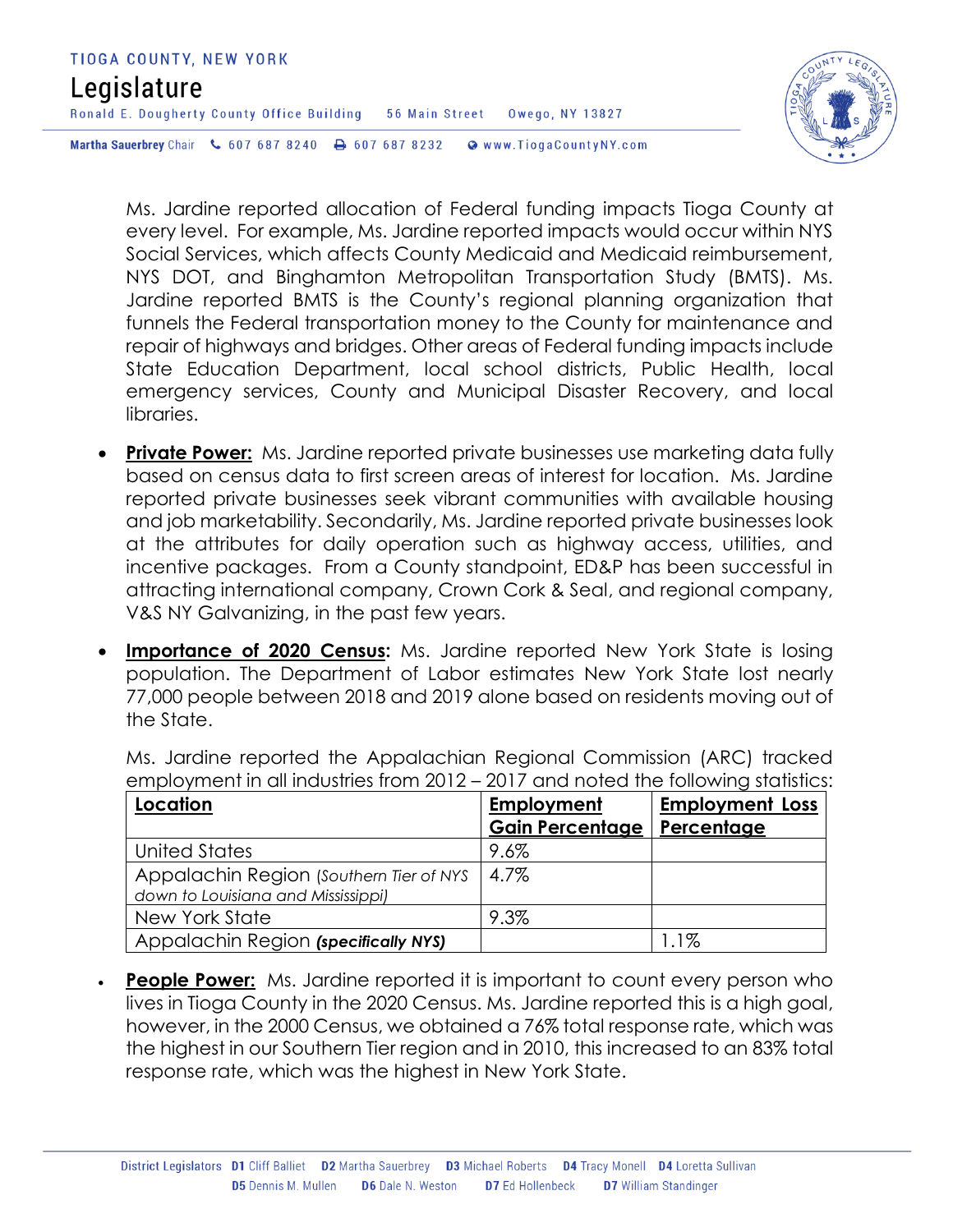

Legislator Monell inquired as to how the response rate is determined to ensure all individuals were counted. Ms. Jardine reported the response rate is based on the addresses the Census Bureau has for their mailing list. Ms. Jardine reported the County participated on the Local Update of Census Addresses (LUCA) Program, which compares the census addresses to our local sources, the New Construction Program (allowing for new addresses as of March 2018), and reviewing the Boundary Annexation Survey and Boundary Validation Program.

 **How To Reach Hard to Count Areas:** Ms. Jardine reported libraries will play an integral part for residents who do not have computers or Internet access, as online access is one method of completing the census form.

Chair Sauerbrey inquired if the only way residents can participate in the census is online. Ms. Jardine responded residents can self-respond by filling out the census form online or by phone. The Census Bureau is not mailing forms to individual households in Tioga County. Tioga County is also reaching out to residents though libraries, food pantries, farm/home visits, direct marketing, social media, radio and other services to bring awareness of the importance of filling out the census form.

- **2020 Census Timeline:** January December 2020
	- o *January & February:* Marketing and promotion about the census and bringing awareness of its importance is underway.
	- o *Mid-March:* All United States households will receive a post card notice. In Tioga County, households will not receive a paper form from the Census Bureau; however, will receive post cards identifying the website information and phone number for accessing the census form. Ms. Jardine noted the Census Bureau does not mail post cards to P.O. Boxes, so Ms. Jardine is designing a post card specifically for P.O. Box mailing providing State funding is obtained.
	- o *April 1, 2020*: Official Census Day.
	- o *May – July:* This is the non-response follow-up phase where enumerators will physically go door-to-door to households that did not respond with a completed form.
	- o *December*: By Law, the Census Bureau provides the President with a population count.

Chair Sauerbrey inquired if Tioga County has applied for the State funding. Ms. Jardine reported, to date, she has not received the application. Ms. Jardine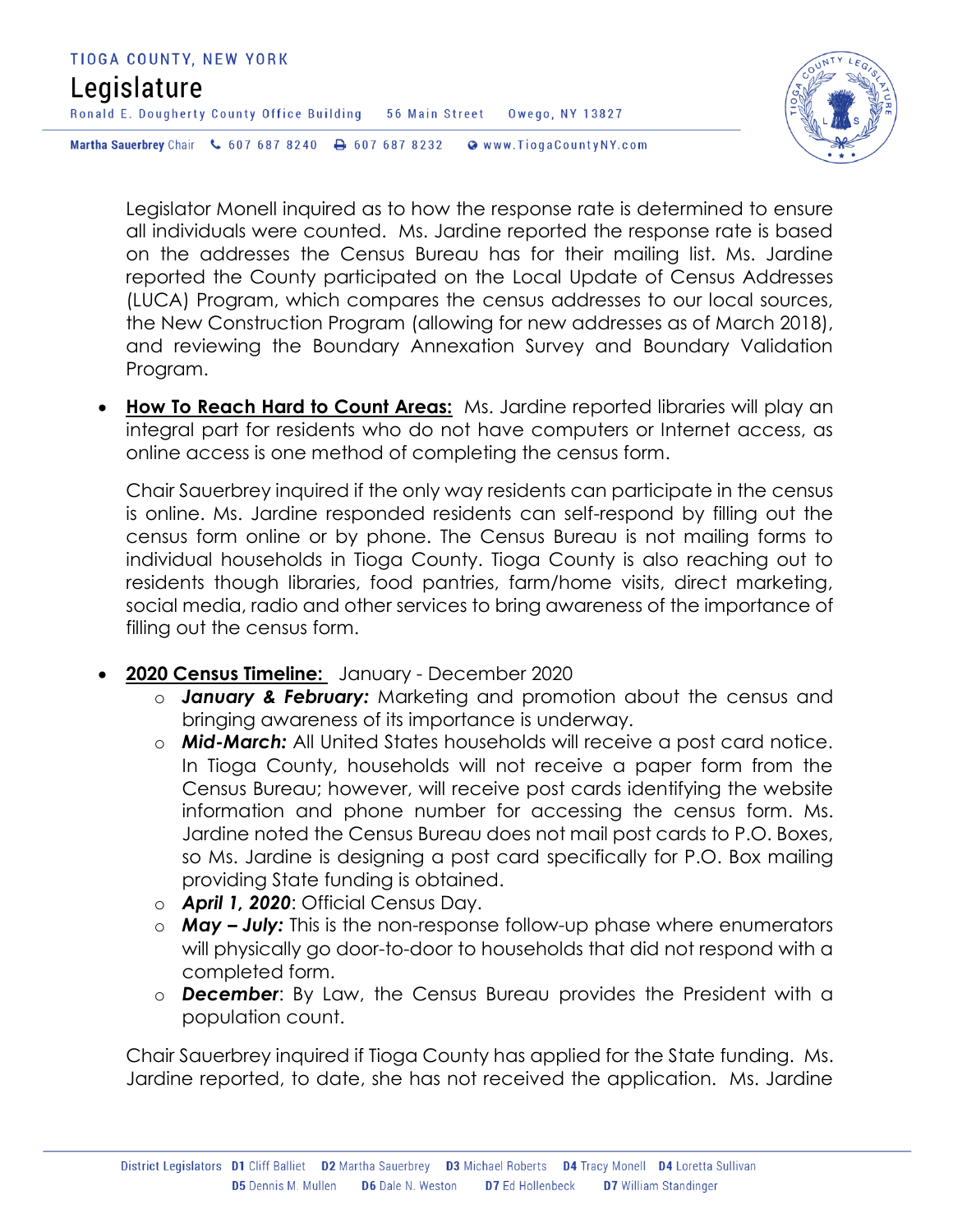

reported she received an email on December 24, 2019 stating the December 31, 2019 application deadline is no longer applicable.

Legislator Mullen reported all of Tioga County's addresses are known through the 911 system. Ms. Jardine reported GIS Manager Ostrander vetted the County's address list with the Local Update Census Addresses (LUCA) and submitted appeals for thirteen addresses, which were accepted and included. Ms. Jardine reported the Committee feels confident that we have a good address list for mailing the post cards, with the exception of the P.O. Boxes.

In the event State funding is not available for post card mailers to P.O. Box owners, Ms. O'Rourke suggested hanging informational posters in the local post offices.

Ms. O'Rourke inquired as to whether the census enumerators are Federal employees. Ms. Jardine reported they are temporary Federal employees and currently the Census Bureau is in the process of employment recruitment.

 **Tioga County Power, Tioga County Complete Count Committee:** Ms. Jardine reported Tioga County Complete Count Committee has been meeting since April 2019 on various methods of promotion to encourage Tioga County residents to complete the census form.

Overall, Ms. Jardine emphasized the importance of increasing the response rate for the 2020 Census. Completing and submitting the decennial census form is a mandated civic duty for all Americans. Ms. Jardine reported citizens should use the address where they live and sleep most of the year when completing the census form. Ms. Jardine reported personal data submitted on the census form is confidential and protected by Federal Law. This is the first year the Census Bureau is using digital technology to collect decennial census data.

#### **Approval of Worksession Minutes – January 9, 2020 -**

Legislator Monell motioned to approve the January 9, 2020 Legislative Worksession minutes as written, seconded by Legislator Sullivan with Legislators Balliet, Hollenbeck, Monell, Mullen, Roberts, Sauerbrey, Standinger, Sullivan and Weston voting yes. Motion carried.

#### **Action Items -**

Currently, there are no action items.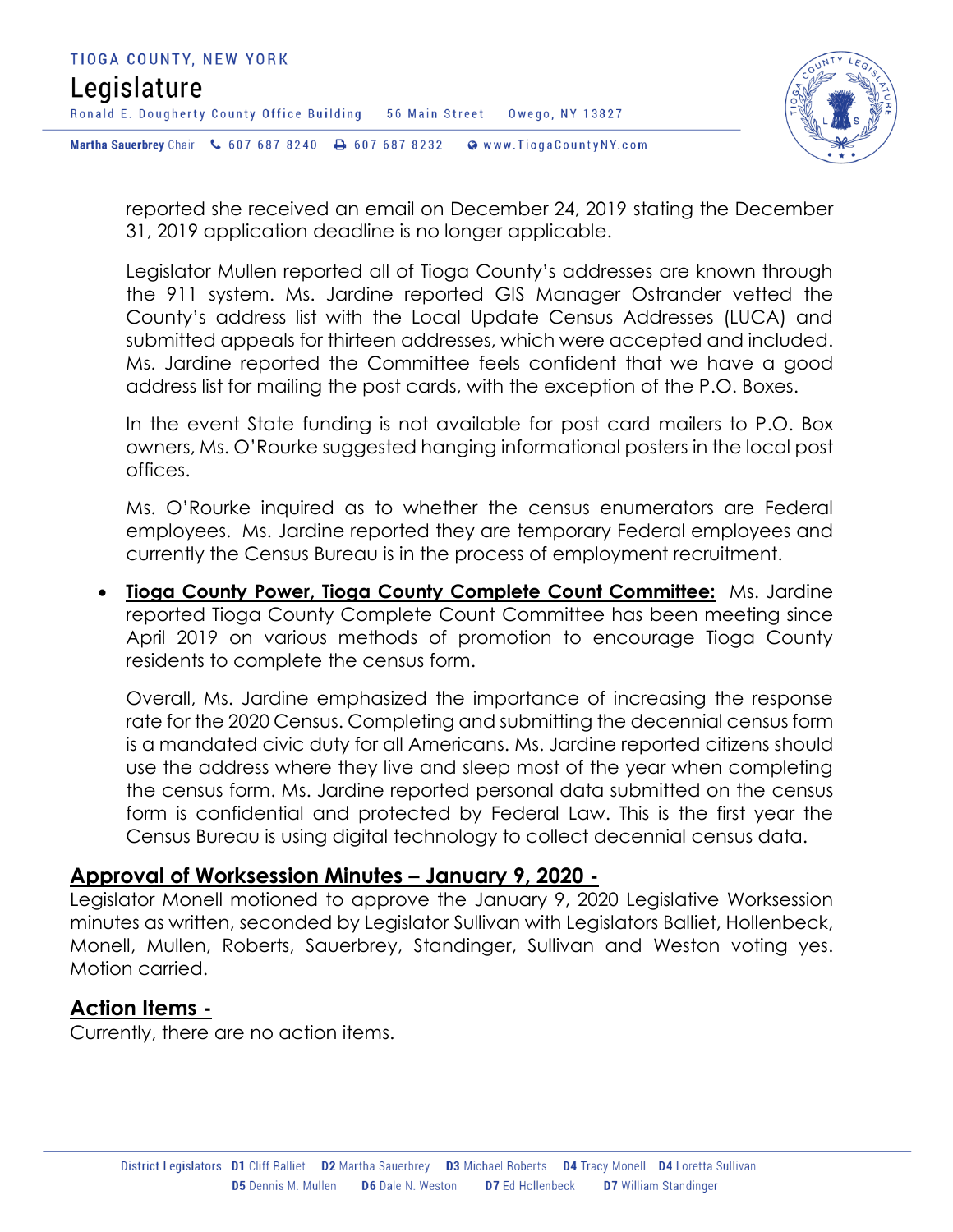#### TIOGA COUNTY, NEW YORK

# Legislature

Ronald E. Dougherty County Office Building 56 Main Street Owego, NY 13827

Martha Sauerbrey Chair & 607 687 8240 A 607 687 8232 @ www.TiogaCountyNY.com



#### **Other –**

- *Team Tioga 30th Anniversary Event -* Chair Sauerbrey reported all Legislators should have received an invitation to TEAM Tioga's 30<sup>th</sup> Anniversary event on January 30, 2020 at the Terra Cotta (f/k/a Owego Treadway Inn). Chair Sauerbrey encouraged all Legislators to attend. There is no cost to attend and the program includes breakfast. The Tioga County IDA, LDC, and Tourism agencies all exist because of legislation passed by the Tioga County Legislature allowing for board member appointments. If interested in attending, Legislators should contact ED&P to RSVP.
- *NYSAC Conference -* Chair Sauerbrey will be attending the NYSAC Conference in Albany, NY from January 27th – 29th and noted Deputy Legislative Chair Hollenbeck will cover in her absence.
- **Service Animals/Emotional Support Animal Policy –** Chair Sauerbrey reported currently there is discussion regarding how the County is going to handle Service Animals/Emotional Support Animals and Public Health and Mental Hygiene have requested clarification. In the interim, Chair Sauerbrey reported she sent a temporary memo advising no emotional support animals allowed on County premises until the Legislature has developed and adopted a policy. However, the memo addresses the allowance of service animals (ADA Law classifies only dogs and, in some circumstances, miniature horses as service animals) on County premises with the caveat that if a miniature horse is on County premises acting as a service animal, a phone call to Chair Sauerbrey or County Attorney DeWind is required.

Legislator Sullivan inquired if there have been any occurrences. Mr. DeWind concurred there have been repeated occurrences where individuals are trying to bring many different types of animals, including birds, into the clinical environment, therefore, the Departments are requesting clarification.

Legislator Mullen reported a service animal is certified and trained and the owner has documentation to support such training.

Mr. DeWind reported the County currently does not have an adopted policy that addresses this topic.

*ACTION: Chair Sauerbrey will work with Mr. DeWind to draft a County policy on Service Animals/Emotional Support Animals for Legislature review and adoption.*